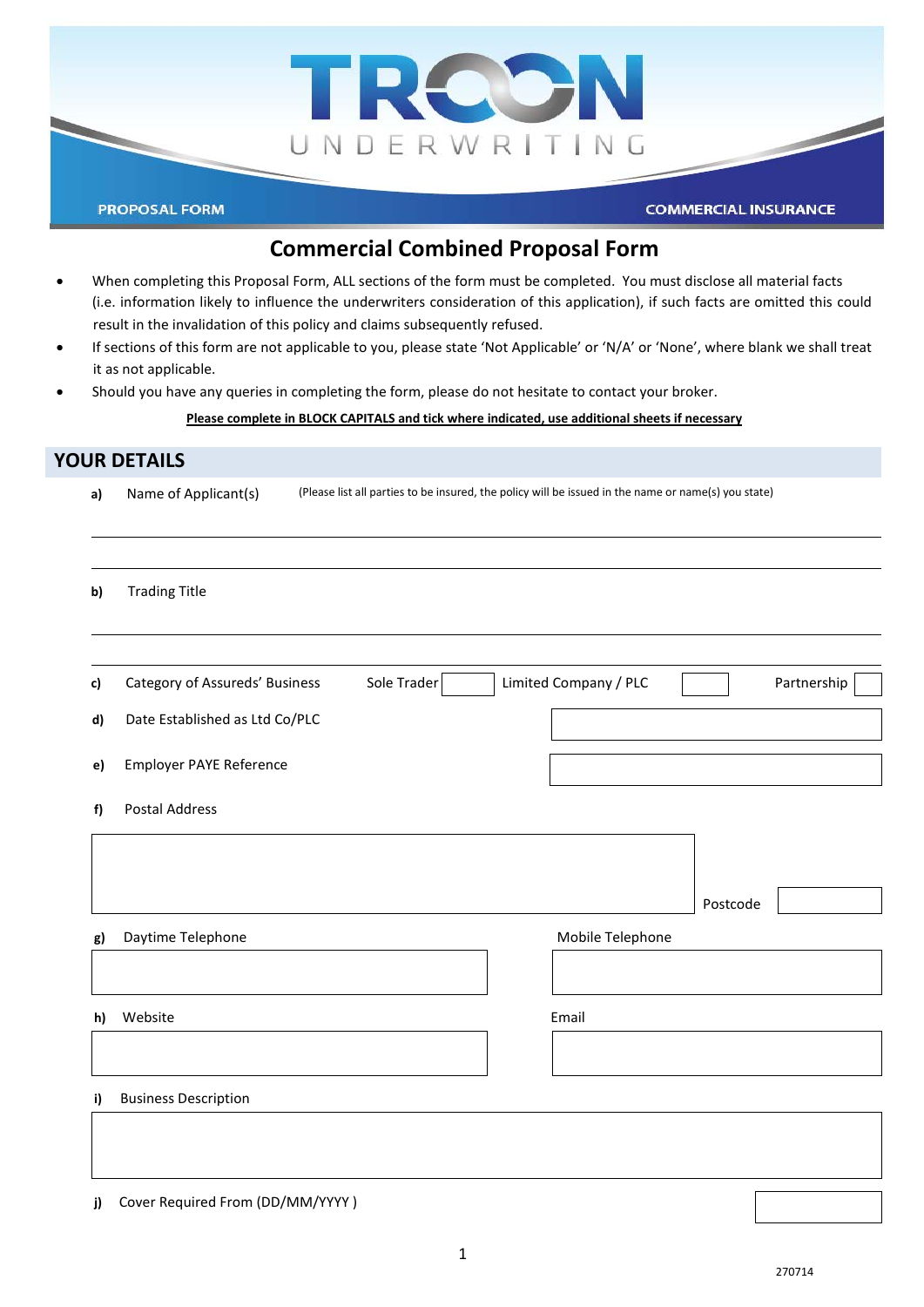|    | Section 1 - BUILDINGS & CONTENTS                                                                                     |                                                 | Is this section required?                                                                                                                                                                                | Yes<br>No                |  |  |  |
|----|----------------------------------------------------------------------------------------------------------------------|-------------------------------------------------|----------------------------------------------------------------------------------------------------------------------------------------------------------------------------------------------------------|--------------------------|--|--|--|
|    | (Please duplicate this page and complete for each additional location noting location number in box)                 |                                                 |                                                                                                                                                                                                          | Location No              |  |  |  |
| a) | Full address of<br>premises to be insured<br>Postcode                                                                |                                                 |                                                                                                                                                                                                          |                          |  |  |  |
| b) | <b>Occupation of Property</b>                                                                                        |                                                 |                                                                                                                                                                                                          |                          |  |  |  |
| c) | Age of Property<br>Detached                                                                                          | No of storeys<br>Semi Detached                  | Good state of repair<br>Terraced<br>Other                                                                                                                                                                | Yes<br>No                |  |  |  |
| d) | If "No" please give full information                                                                                 |                                                 | Are the premises Standard Construction i.e. built of brick, stone / concrete & roof of slated tiles                                                                                                      | Yes<br>No                |  |  |  |
| e) | Is any part of the roof flat / felted / bitumen / asphalt?<br>If "Yes" please give full information                  |                                                 |                                                                                                                                                                                                          | Yes<br>No                |  |  |  |
| f) | Are the premises in an area likely to flood or where flooding has occurred?<br>If "Yes" please give full information |                                                 |                                                                                                                                                                                                          | Yes<br>No                |  |  |  |
| g) | Are the premises protected by an intruder alarm?<br>If "Yes" Give Name of installer                                  |                                                 |                                                                                                                                                                                                          | Yes<br>No                |  |  |  |
| h) | Method of signalling:<br>If "Other" please give full information                                                     | <b>Bells Only</b>                               | Digital Communicator                                                                                                                                                                                     | Redcare                  |  |  |  |
| i) | Is there a fire alarm or automatic fire detection system at the premises?<br>If "Yes" Give method of Signalling      |                                                 |                                                                                                                                                                                                          | Yes<br>No                |  |  |  |
| j) | Are the premises fitted with an automatic sprinkler system<br>If "Yes" state the Edition & if Maintained             |                                                 |                                                                                                                                                                                                          | Yes<br>No                |  |  |  |
| k) | <b>Standard Perils</b><br>1) Fire/Lightning<br>7) Storm / Flood                                                      | 2) Explosion<br>9) Impact<br>8) Escape of Water | Provided - Unless otherwise endorsed within the certificate / *Subsidence is subject to additional questionnaire<br>3) Aircraft<br>4) Earthquake<br><b>5)</b> Riot<br>10) Theft (by forcible Entry/Exit) | 6) Malicious Damage      |  |  |  |
| I) | <b>Additional Perils</b>                                                                                             | 11) Accidental Damage                           | 12)Subsidence*<br>13) Sprinkler Leakage                                                                                                                                                                  | Terrorism                |  |  |  |
|    | m) Sums Insured                                                                                                      |                                                 | To be insured on Reinstatement basis, state $"R"$ next to the sum insured below                                                                                                                          |                          |  |  |  |
|    | Buildings inc. Outbuildings, Walls                                                                                   |                                                 |                                                                                                                                                                                                          | <b>GBP</b>               |  |  |  |
|    | Loss of Rent Receivable / Payable (Please delete as applicable)                                                      |                                                 | State Months (                                                                                                                                                                                           | <b>GBP</b>               |  |  |  |
|    | Internal Decorations & Tenants Improvements<br><b>GBP</b>                                                            |                                                 |                                                                                                                                                                                                          |                          |  |  |  |
|    | Machinery/Plant & All Other Contents<br><b>GBP</b>                                                                   |                                                 |                                                                                                                                                                                                          |                          |  |  |  |
|    | <b>Stock in Trade</b><br><b>GBP</b>                                                                                  |                                                 |                                                                                                                                                                                                          |                          |  |  |  |
|    | <b>Customers Goods</b><br><b>GBP</b>                                                                                 |                                                 |                                                                                                                                                                                                          |                          |  |  |  |
|    | <b>GBP</b><br>Computers & Electrical Office Equipment                                                                |                                                 |                                                                                                                                                                                                          |                          |  |  |  |
|    | Cigarettes/Cigars / Other (Please specify)                                                                           |                                                 |                                                                                                                                                                                                          | <b>GBP</b>               |  |  |  |
|    | Wines/Spirits / Other (Please specify)                                                                               |                                                 |                                                                                                                                                                                                          | <b>GBP</b>               |  |  |  |
|    | Property in the Open / Other (Please specify)<br>Other (Please specify)                                              |                                                 |                                                                                                                                                                                                          | <b>GBP</b><br><b>GBP</b> |  |  |  |
|    | Other (Please specify)                                                                                               |                                                 |                                                                                                                                                                                                          | <b>GBP</b>               |  |  |  |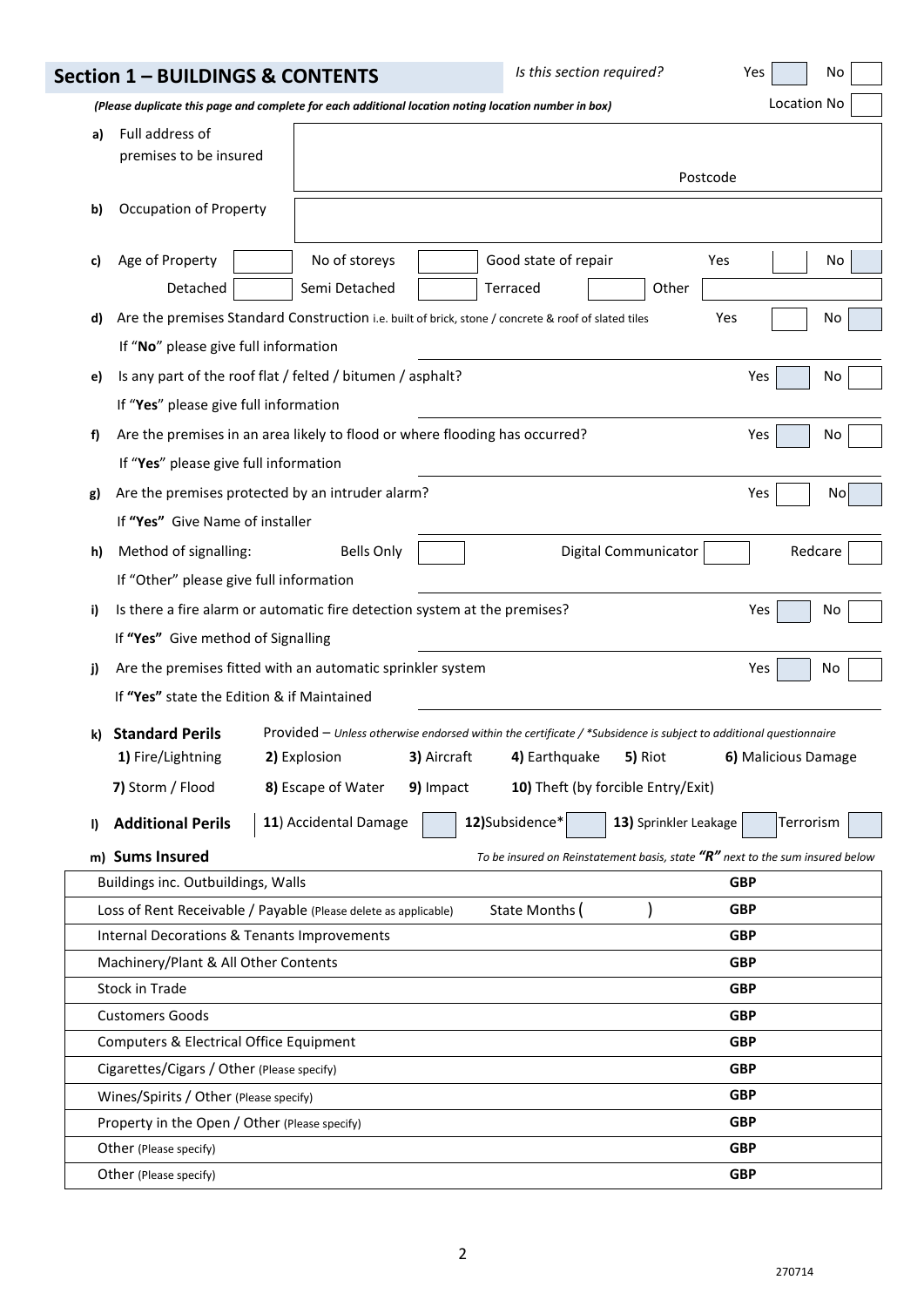|  | <b>Section 2 - BUSINESS INTERRUPTION</b> |  |  |
|--|------------------------------------------|--|--|
|--|------------------------------------------|--|--|

| ٠<br>٧ |
|--------|
|--------|

| a)           | <b>Gross Profit</b><br>Estimated / Actual *                                        | <b>Gross Revenue</b> |                                  | <b>Gross Turnover</b> |    |
|--------------|------------------------------------------------------------------------------------|----------------------|----------------------------------|-----------------------|----|
|              | *Delete as appropriate                                                             |                      |                                  | <b>GBP</b>            |    |
| b)           | 12 Months<br>Indemnity Period:                                                     | 24 Months            |                                  | 36 Months             |    |
| c)           | Additional Expenses only (Increased Cost of Working)                               |                      |                                  | <b>GBP</b>            |    |
|              | <b>Optional Extensions</b>                                                         |                      | Is this section required?        | Yes                   | No |
| d)           | (costs may be incurred if not included in quote)<br>Prevention of Access Extension |                      |                                  | <b>GBP</b>            |    |
| e)           | Public Supply Undertaking Extension                                                |                      |                                  | <b>GBP</b>            |    |
| f)           | Property Stored Extension                                                          |                      |                                  | <b>GBP</b>            |    |
| g)           | Supplier of Customer Extension                                                     |                      |                                  | <b>GBP</b>            |    |
|              |                                                                                    |                      |                                  |                       |    |
|              | <b>Section 3 - BOOK DEBTS</b>                                                      |                      | Is this section required?        | Yes                   | No |
|              | <b>Sum Insured Required</b>                                                        |                      |                                  | <b>GBP</b>            |    |
|              | a) Are duplicate records kept away from the premises?                              |                      |                                  | Yes                   | No |
|              |                                                                                    |                      |                                  |                       |    |
|              | Section 4 - ALL RISKS ON SPECIFIED ITEMS                                           |                      | Is this section required?        | Yes                   | No |
|              | <b>Description of Property</b>                                                     |                      | Location (UK, Europe, Worldwide) |                       |    |
| a)           |                                                                                    |                      |                                  | <b>GBP</b>            |    |
| b)           |                                                                                    |                      |                                  | <b>GBP</b>            |    |
| c)           |                                                                                    |                      |                                  | <b>GBP</b>            |    |
| d)           |                                                                                    |                      |                                  | <b>GBP</b>            |    |
| $\mathbf{e}$ |                                                                                    |                      |                                  | <b>GBP</b>            |    |
| f)           |                                                                                    |                      |                                  | <b>GBP</b>            |    |
|              | <b>Section 5 - GLASS</b>                                                           |                      | Is this section required?        | Yes                   | No |
|              | Please advise the Sums Insured required for                                        |                      |                                  |                       |    |
| a)           | <b>External Glass/Shop Front</b>                                                   |                      |                                  | <b>GBP</b>            |    |
| b)           | <b>Internal Glass and Sanitary Ware</b>                                            |                      |                                  | <b>GBP</b>            |    |
| c)           | External Neon Signs, Lights Boxes and Canopies                                     |                      |                                  | <b>GBP</b>            |    |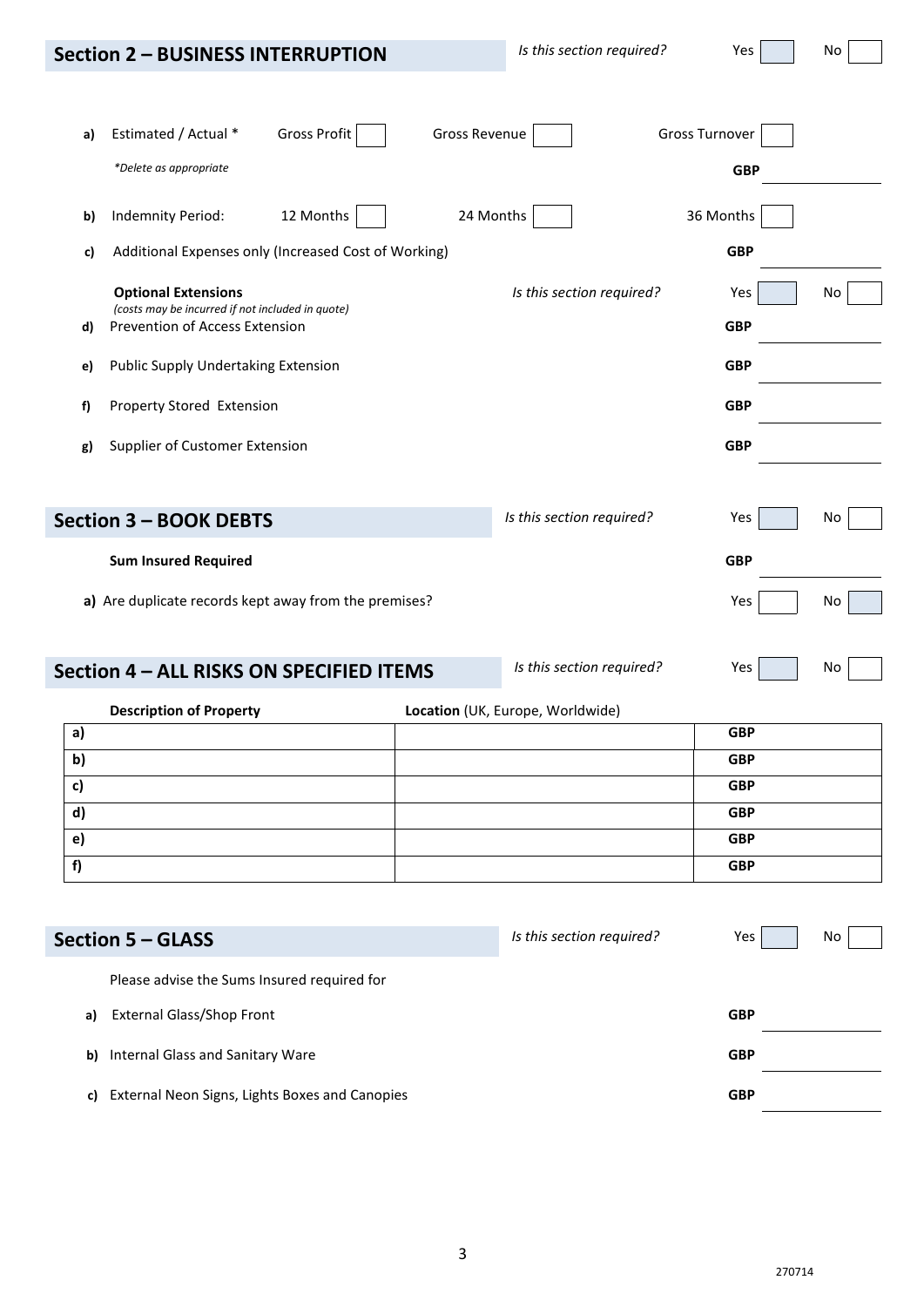|    | <b>Section 6 - MONEY</b>                                                                                                                                                                                                                                             | Is this section required?                   | Yes        | No         |
|----|----------------------------------------------------------------------------------------------------------------------------------------------------------------------------------------------------------------------------------------------------------------------|---------------------------------------------|------------|------------|
| a) | Non Negotiable Money i.e. crossed cheques                                                                                                                                                                                                                            |                                             | <b>GBP</b> | 250,000    |
| b) | Money in a locked safe outside of business hours                                                                                                                                                                                                                     |                                             | <b>GBP</b> |            |
| c) | Money NOT in a locked safe outside of business hours                                                                                                                                                                                                                 |                                             | <b>GBP</b> |            |
| d) | Money at private residence of the Insured or any Director Partner or Employee                                                                                                                                                                                        |                                             | <b>GBP</b> | 250        |
| e) | Money in the Custody and Control of Collectors / &/or by Registered Post                                                                                                                                                                                             |                                             | <b>GBP</b> | 500        |
| f) | Money at the Premises during business hours or in transit by the Proposer's Employees                                                                                                                                                                                |                                             | <b>GBP</b> |            |
| g) | <b>Annual Carryings</b>                                                                                                                                                                                                                                              |                                             | <b>GBP</b> |            |
| h) | Annual carryings by security companies                                                                                                                                                                                                                               |                                             | <b>GBP</b> |            |
| i) | Please state make, model & serial No of<br>safe                                                                                                                                                                                                                      |                                             |            |            |
| j) | <b>Personal Assault Extension Included</b><br>Personal Injury benefits are £10,000 for death or permanent total disablement, and £100 per<br>week for 104 weeks for temporary total disablement. If different benefit levels are required<br>please specify amounts. |                                             |            |            |
|    | <b>Section 7 - GOODS IN TRANSIT</b>                                                                                                                                                                                                                                  | Is this section required?                   | Yes        | No         |
| a) | Estimated annual carryings by own vehicles                                                                                                                                                                                                                           |                                             | <b>GBP</b> |            |
| b) | Limit required anyone own vehicle (including trailer)                                                                                                                                                                                                                |                                             | <b>GBP</b> |            |
| C) | Maximum number of vehicles used to carry goods at any one time                                                                                                                                                                                                       |                                             |            |            |
| d) | State security devices fitted to vehicle                                                                                                                                                                                                                             |                                             |            |            |
| e) | Estimated annual carryings for goods carried by i) Haulier ii) Parcel iii) Rail iv) Courier                                                                                                                                                                          |                                             | <b>GBP</b> |            |
| f) | Limit required for goods carried by                                                                                                                                                                                                                                  | i) Haulier ii) Parcel iii) Rail iv) Courier | <b>GBP</b> |            |
|    |                                                                                                                                                                                                                                                                      | Is this section required?                   |            |            |
|    | <b>Section 8 - EMPLOYERS LIABILITY</b>                                                                                                                                                                                                                               |                                             | Yes        | No         |
| a) | Indemnity limit provided                                                                                                                                                                                                                                             |                                             | <b>GBP</b> | 10,000,000 |
| b) | <b>Manual Directors</b><br>No                                                                                                                                                                                                                                        |                                             | <b>GBP</b> |            |
| c) | Clerical Staff, Directors, Managerial Staff<br>No                                                                                                                                                                                                                    |                                             | <b>GBP</b> |            |
| d) | Woodworking machinists and their labourers<br>No                                                                                                                                                                                                                     |                                             | <b>GBP</b> |            |
| e) | Manual Employees working on own premises<br>No                                                                                                                                                                                                                       |                                             | <b>GBP</b> |            |
| f) | Manual Employees working away from premises<br>No                                                                                                                                                                                                                    |                                             | <b>GBP</b> |            |
| g) | Please provide a description of work undertaken by manual Employees b), e) & f)                                                                                                                                                                                      |                                             |            |            |
|    |                                                                                                                                                                                                                                                                      |                                             |            |            |
| h) | Do you undertake work or visits away from the premises involving Heat?<br>If "Yes" state type of heat used:                                                                                                                                                          |                                             | Yes        | No         |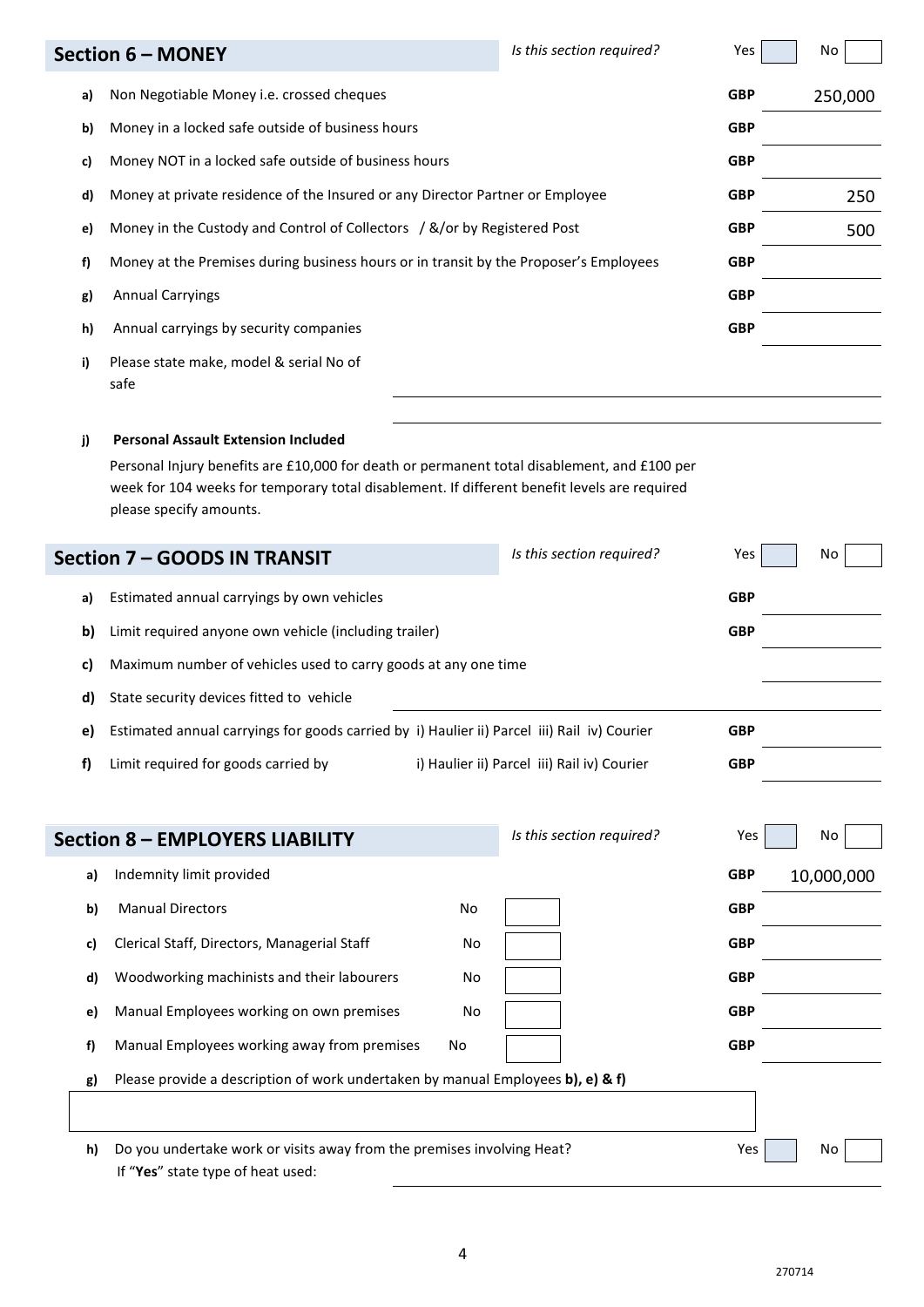|    | <b>Section 8 - EMPLOYERS LIABILITY</b>                                                                                                                                                                            | <b>Continued</b> |
|----|-------------------------------------------------------------------------------------------------------------------------------------------------------------------------------------------------------------------|------------------|
| i) | Do you undertake work at height or at depth?<br>Yes<br>If "Yes" state Max. Height (m) & depth (m)                                                                                                                 | No               |
| j) | Do you work or supply products, incorporated into aircrafts, airports, marine vessels,<br>Yes<br>automobiles, railways, offshore installations, oil or nuclear installations?<br>If "Yes" provide details of work | No               |
|    | undertaken                                                                                                                                                                                                        |                  |
| k) | Do you sell, process, repair products, or services exported, to the USA or Canada.<br>Yes<br>If "Yes" provide details of Products sold                                                                            | No               |
| I) | Do you handle materials containing, asbestos, silica, acids, gases, explosives?<br>Yes<br>If "Yes" please give full information                                                                                   | No               |
| m) | Do you handle radioactive substances or devices?<br>Yes<br>If "Yes" please give full information                                                                                                                  | No               |
| n) | Do you use Power driven machinery (other than hand tools)?<br>Yes<br>If "Yes" please give full information                                                                                                        | No               |
| o) | Do you use Lifts, cranes or power lifting equipment, steam or other pressured vessels<br>Yes<br>If "Yes" please give full information                                                                             | No               |
|    |                                                                                                                                                                                                                   |                  |
|    | Is this section required?<br><b>Section 9 - PUBLIC LIABILITY</b><br>Yes                                                                                                                                           | No               |
| a) | 2,000,000<br>10,000,000<br>1,000,000<br>5,000,000<br>Indemnity limit required: GBP                                                                                                                                |                  |
|    | <b>Section 10 - PRODUCTS LIABILITY</b><br>Is this section required?<br>Yes                                                                                                                                        | No               |
|    | 1,000,000<br>2,000,000<br>5,000,000<br>a) Indemnity limit required: GBP<br>10,000,000                                                                                                                             |                  |
| b) | Turnover within the UK<br><b>GBP</b>                                                                                                                                                                              |                  |
| c) | Turnover within the USA and Canada<br><b>GBP</b>                                                                                                                                                                  |                  |
| d) | Turnover elsewhere, state countries:<br><b>GBP</b>                                                                                                                                                                |                  |
| e) | Payments to Bona Fide Sub-Contractors working away from your premises<br><b>GBP</b>                                                                                                                               |                  |
|    | Is this section required?<br>Yes<br><b>Section 11 - DETERIORATION OF STOCK</b>                                                                                                                                    | No               |
|    | Note: cover is conditional upon a maintenance service agreement being operative                                                                                                                                   |                  |
|    |                                                                                                                                                                                                                   |                  |

| <b>Description of Unit</b>          | <b>Year of Make</b> | <b>Maintenance Contract in Force</b>   |            | <b>Sum Insured</b> |
|-------------------------------------|---------------------|----------------------------------------|------------|--------------------|
| (Inc. Make & Model & /or Serial No) |                     | (for units that are over 15 years old) |            |                    |
| a)                                  |                     | Yes - No - $N/A^*$                     | <b>GBP</b> |                    |
| $\vert$ b)                          |                     | Yes - No - $N/A^*$                     | <b>GBP</b> |                    |
| c)                                  |                     | Yes - No - $N/A^*$                     | <b>GBP</b> |                    |
| $\mathsf{d}$                        |                     | Yes - No - $N/A^*$                     | <b>GBP</b> |                    |

\*delete as appropriate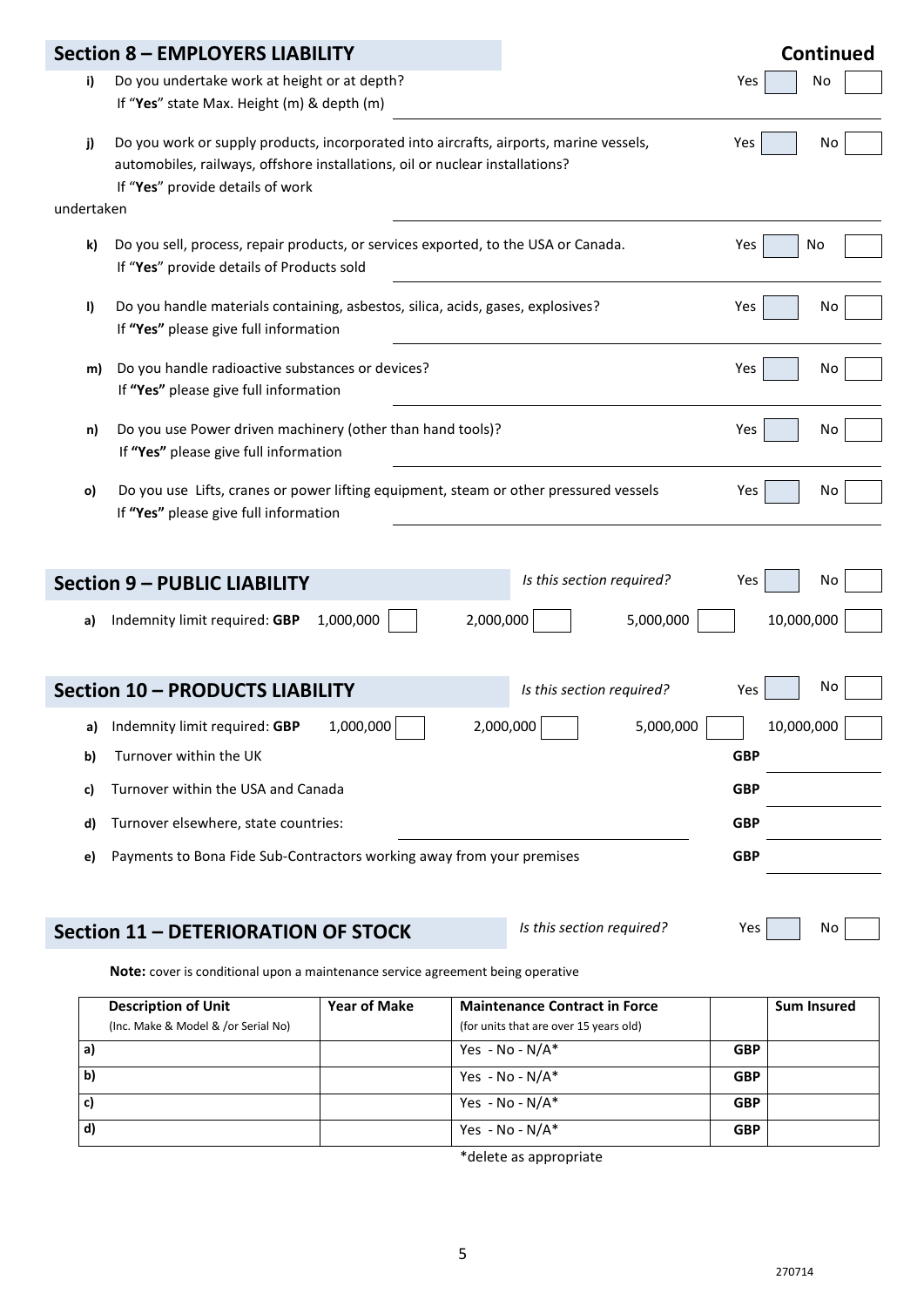| Section 12 - LOSS OF LICENCE                                                  | Is this section required?                                                             | Yes<br>No  |
|-------------------------------------------------------------------------------|---------------------------------------------------------------------------------------|------------|
| State sum insured                                                             |                                                                                       | <b>GBP</b> |
| a) Any opposition to the grant, renew or transfer the licence in last 5 years |                                                                                       | Yes<br>No  |
| If "Yes" please give full information                                         |                                                                                       |            |
| Please State name of Licensee<br>b)                                           |                                                                                       |            |
| c)<br>If "Yes" please give full information                                   | Has the Licensee been refused to grant, renew or transfer the licence in last 5 years | Yes<br>No  |
|                                                                               |                                                                                       |            |

**Section 13 – DIRECTORS & OFFICERS** *Cover only Operative if a premium has been charged and the Quotation indicates Cover applies.* 

**Declaration of Material Facts** – shall be incorporated in and form part of your insurance contract.

This insurance has been agreed on the basis that the following facts are true and accurate to the best of your knowledge and belief. If you are proposing for cover on behalf of a company then the declarations extend also to any director or officer of that business.

If any of the facts below are incorrect, please advise your insurance broker immediately.

- **a)** You are a privately-owned UK company and in your last completed financial year, your turnover did not exceed **GBP** 2,500,000
- **b)** You are not a financial institutions, defined as: banks (retail, commercial, investment), building and mutual societies, insurance and reinsurance companies, asset managers, investment managers, fund managers, fund advisors, fund administrators, hedge funds, investment funds, property funds, stockbrokers, brokers, dealers, venture capital and private equity firms, financial planners, wealth managers, exchanges and money centres, general partnerships for Real Estate Investment Trusts (REITS), or any other organisation regulated by the Financial Conduct Authority (FCA)
- **c)** You do not have any assets in North America
- **d)** You are not aware of merger, take-over, or acquisition involving the company or any other plans for a change in ownership of the company.
- **e)** You had a positive net worth (i.e. total assets exceeded total liabilities) in the last completed financial year
- **f)** You are not currently undergoing or planning any redundancies
- **g)** You are not aware of any circumstance which might give rise to a claim against either the company or any of its directors, officers or employees in relation to the risks to which this request for insurance relates.
- **h)** You are not aware of any claim having been made, being made, prosecution brought against either the company or any director or officer in respect of any neglect, error, or other wrongful act committed in the last 5 years.
- **i)** In respect of the covers proposed you have never had any proposal for insurance declined (whether at renewal or otherwise), any insurance cancelled or special terms or conditions imposed.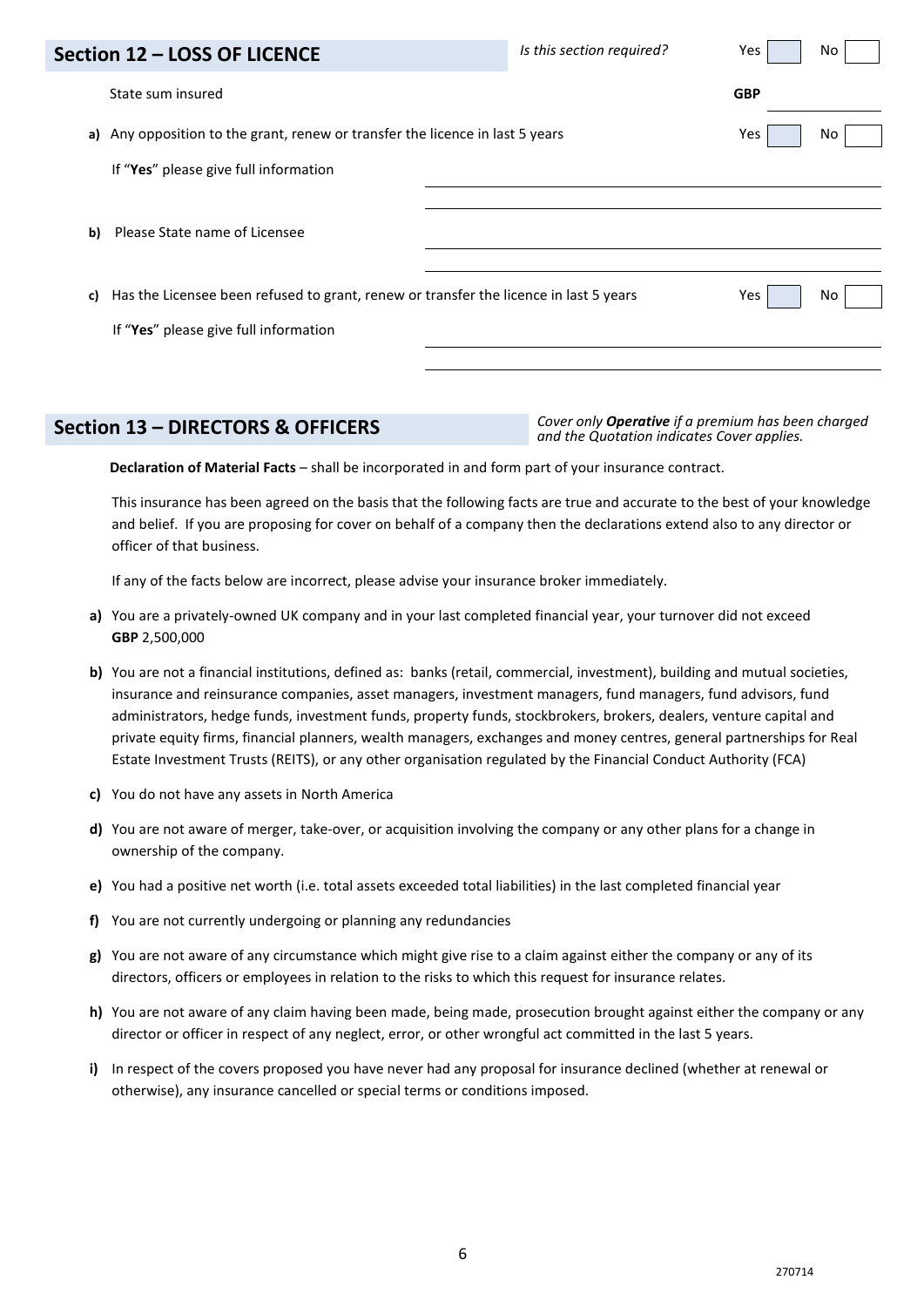# **HEALTH & SAFETY**

| a) | Do you have a written Health & Safety Policy?                                                                                                                                                                    | Yes | No |
|----|------------------------------------------------------------------------------------------------------------------------------------------------------------------------------------------------------------------|-----|----|
|    | If "Yes" state name of person responsible                                                                                                                                                                        |     |    |
|    |                                                                                                                                                                                                                  |     |    |
| b) | Have you or any director, partner, employee or representative ever been Prosecuted under<br>the Factories Act or Health and Safety at Work Act, or any similar legislation?                                      | Yes | No |
|    | If "Yes" provide details                                                                                                                                                                                         |     |    |
|    |                                                                                                                                                                                                                  |     |    |
| c) | Have you or any director, partner, employee or representative ever been served with a<br>Prohibition Notice under the Health and Safety at Work Act or similar?                                                  | Yes | No |
|    | If "Yes" Provide details of Notices issued                                                                                                                                                                       |     |    |
|    |                                                                                                                                                                                                                  |     |    |
|    |                                                                                                                                                                                                                  |     |    |
|    | <b>GENERAL QUESTIONS</b>                                                                                                                                                                                         |     |    |
| a) | Have you ever traded under another name?<br>If "Yes" Provide details                                                                                                                                             | Yes | No |
| b) | Are you now or have you previously been insured in respect of any of the risks to which this                                                                                                                     | Yes | No |
|    | application relates?<br>If "Yes" state name of Insurer & Policy No                                                                                                                                               |     |    |
|    |                                                                                                                                                                                                                  |     |    |
| c) | In respect of the risks to be insured, whether at these premises or elsewhere has any<br>company or underwriter declined to issue or renew a policy or imposed special terms?<br>If "Yes" please provide details | Yes | Νo |
|    |                                                                                                                                                                                                                  |     |    |
|    | Have you or Any Director, Partner Employee or Representative ever been;                                                                                                                                          |     |    |
| d) | Been convicted of (or charged with but not yet tried for) any offence other than a driving<br>offence?                                                                                                           | Yes | No |
|    | If "Yes" Provide details                                                                                                                                                                                         |     |    |
| e) | Been declared bankrupt or are the subject of any current bankruptcy proceedings or any                                                                                                                           | Yes | No |
|    | voluntary or mandatory insolvency or winding up procedures?<br>If "Yes" Provide details                                                                                                                          |     |    |
| f) | Had any County Court Judgments made against you in personal capacity, any organisation,                                                                                                                          | Yes | No |
|    | company, business, or firm in which you have been involved as a trustee, Director, or partner<br>or in a similar capacity?                                                                                       |     |    |
|    | If "Yes" Provide details                                                                                                                                                                                         |     |    |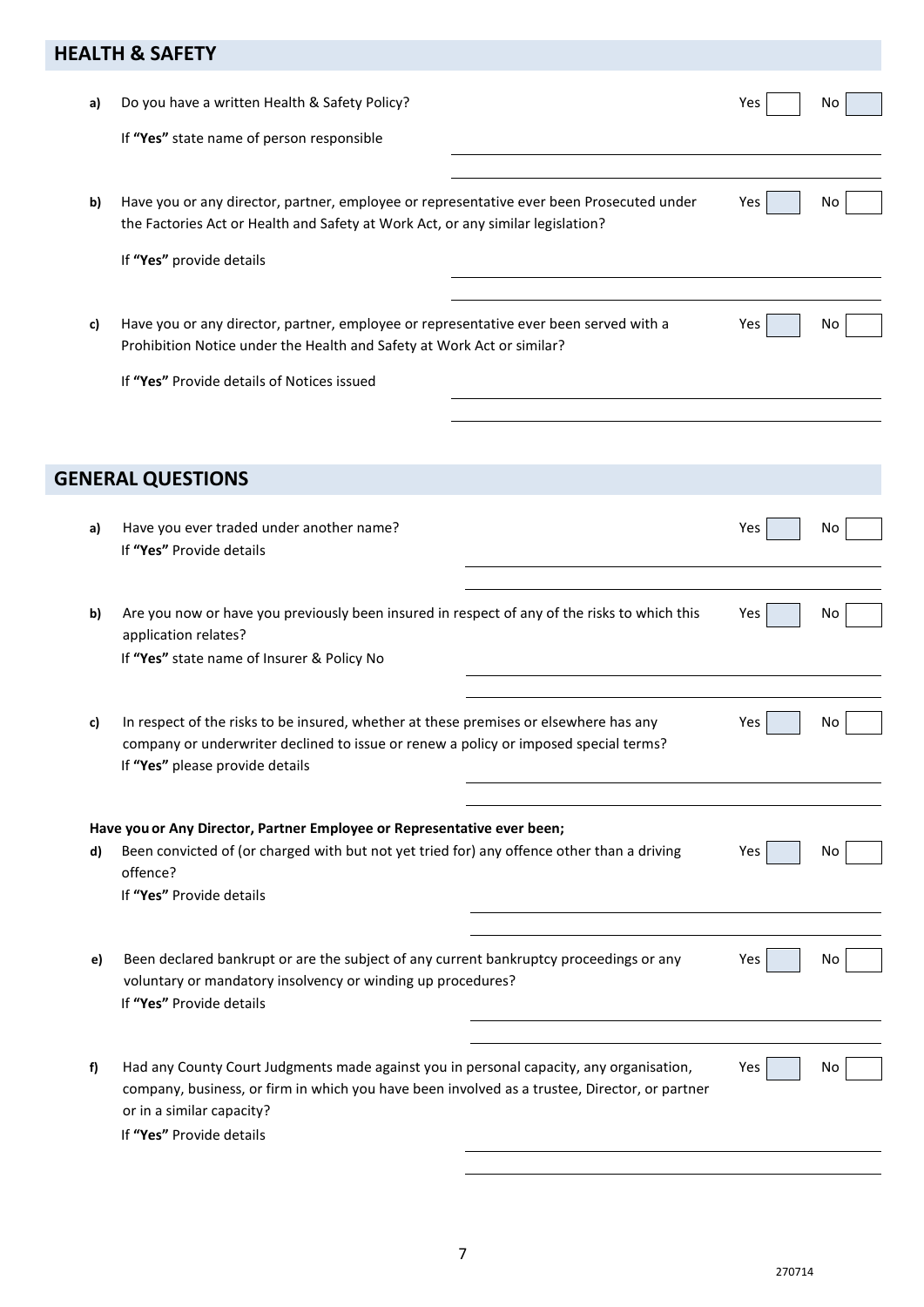| Question No |  |  |  |
|-------------|--|--|--|
|             |  |  |  |
|             |  |  |  |
|             |  |  |  |
|             |  |  |  |
|             |  |  |  |
|             |  |  |  |
|             |  |  |  |
|             |  |  |  |
|             |  |  |  |
|             |  |  |  |
|             |  |  |  |
|             |  |  |  |
|             |  |  |  |
|             |  |  |  |
|             |  |  |  |
|             |  |  |  |
|             |  |  |  |
|             |  |  |  |
|             |  |  |  |
|             |  |  |  |
|             |  |  |  |
|             |  |  |  |
|             |  |  |  |
|             |  |  |  |
|             |  |  |  |
|             |  |  |  |
|             |  |  |  |
|             |  |  |  |
|             |  |  |  |
|             |  |  |  |
|             |  |  |  |
|             |  |  |  |
|             |  |  |  |
|             |  |  |  |
|             |  |  |  |
|             |  |  |  |

## **CLAIMS DECLARATION**

Give details of all claims and/or incidents and/or any Directors/Partners/Financially Associated Person(s) have made in the insured name or previous trading name, during the last 5 years

| Date of Loss |                                   | Improvements made to   | Amount Paid,   |
|--------------|-----------------------------------|------------------------|----------------|
| DD/MM/YY     | Details of Claims / Circumstances | prevent further losses | Outstanding or |
|              |                                   |                        | Reserve        |
|              |                                   |                        |                |
|              |                                   |                        |                |
|              |                                   |                        |                |
|              |                                   |                        |                |
|              |                                   |                        |                |
|              |                                   |                        |                |
|              |                                   |                        |                |
|              |                                   |                        |                |
|              |                                   |                        |                |